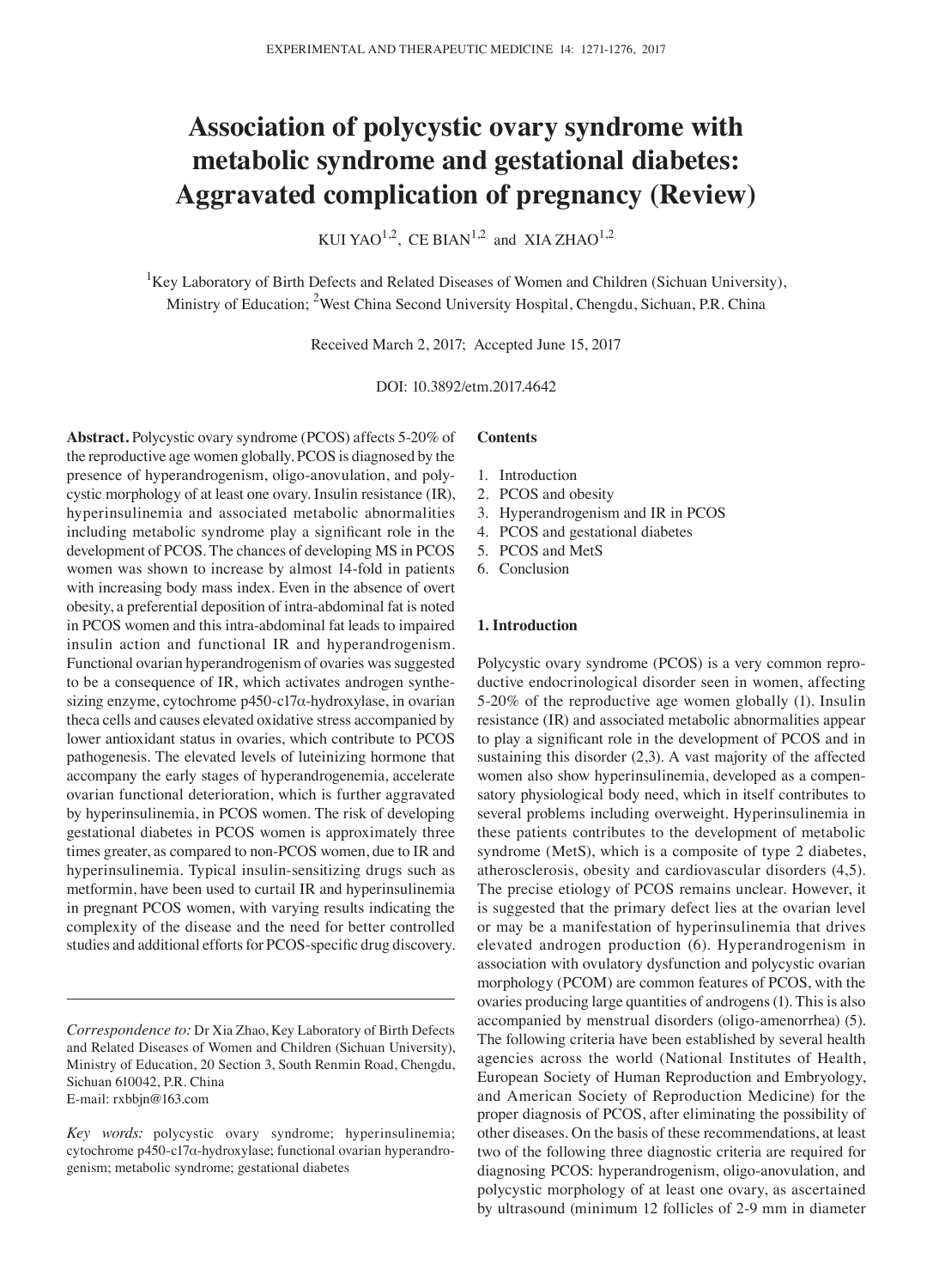or  $\geq 10$  cm<sup>3</sup> ovarian volume). Depending on the presence or absence of ovulation disorders, the phenotypes of PCOS have been separated as the classic PCOS (hyperandrogenism and chronic anovulation, and presence or absence of PCOS) and PCOS with ovulation disorders and polycystic morphology, with IR being evident in both phenotypes  $(1,5,7)$ .

Apparently, the incidence of MS among PCOS patients seems to be affected also by the geographical region as well as the habits of the patients as it has been recently shown that in Iran the incidence of MS in the Iranian PCOS patients (19.7%) is less than that seen in United States (33-46%) (8), India (9) and Brazil (10) and its incidence increases with age and body mass index (BMI), with the most prevalent condition being low/high density lipoprotein-cholesterol (11). On the other hand, the incidence of MS was reported to be lower among European women with PCOS (12,13). It has been suggested that these differences may be due to differences in the criteria used to diagnose MS in these studies. In this review, we have summarized the current knowledge regarding the association of MetS and PCOS and the resulting complications in pregnancy.

# **2. PCOS and obesity**

It is well-known that there is elevated risk for type 2 diabetes mellitus, gestational diabetes and other pregnancy-related complications including venous thromboembolism, cerebrovascular and cardiovascular events and endometrial cancer in patients with PCOS (1). The chances of developing MS in PCOS women was shown (8) to increase by almost 14-fold in patients with BMI in the highest quartile  $(\geq 30)$ as compared to those with BMI in the lowest quartile  $\left( \langle 25 \rangle \right)$ . Fasting insulin level was found to be elevated even in PCOS women without evident MS and it was suggested that the elevated insulin contributes to the elevated androgen production by the ovaries and other complications. Several studies indicated that as much as 60-95% of PCOS women show IR, which becomes aggravated if accompanied by increased abdominal fat (14,15). However, IR in PCOS women cannot be completely explained by abdominal adiposity and several other factors such as defective glucose, lipid and steroid metabolism, dysregulated insulin signaling and altered adipokine secretion also likely contribute to IR (16). IR and elevated circulating insulin were found to stimulate the theca cells of ovaries to produce and secrete androgens and also to enhance the responsiveness of ovaries to luteinizing hormone (LH) to produce androgens (5,17). In fact, it has been noted that even in the absence of overt obesity, there can be preferential deposition of fat intra-abdominally in PCOS women with normal body weight. This intra-abdominal fat leads to elevated number of small subcutaneous abdominal adipocytes, which contribute to impaired insulin action and thus functional IR and hyperandrogenism (18). Decreased ability of intra-abdominal subcutaneous adipocytes to store and sequester fat in normal weight PCOS women leads to ectopic fat deposition in other tissues such as muscle and liver, and this exerts lipotoxicity and associated IR, contributing to hyperandrogenism (19,20). On the other hand, in overweight PCOS women, adipocytes in the subcutaneous abdominal adipose are large and are not responsive to insulin regulated glucose utilization and also to catecholamine controlled lipolysis and these changes are thought to be androgenmediated (21).

# **3. Hyperandrogenism and IR in PCOS**

The association between hyperandrogenism and PCOS stemmed from the observations that elevated levels of free testosterone in plasma of hirsute amenorrheic women actually originate from ovaries (22) and that administration of testosterone resulted in polycystic ovaries in female-to-male transsexuals (23). Those findings led to the hypothesis that hyperandrogenism leads to PCOS. In addition, evidence was presented in some studies that IR is related to hyperandrogenism (24) and that insulin addition to ovaries, *in vitro*, stimulates them to produce androgens (25) as well as LH (26). These results led to the proposal that hyperinsulinemia as seen in IR conditions contributes to excess androgen production by ovaries. Many of the hyperandrogenic women with classic PCOS display ovarian steroid hyper-responsiveness without any steroidogenic block and also dysregulation of cytochrome p450-c17α-hydroxylase (27). This type of ovarian dysfunction is known as ʻfunctional ovarian hyperandrogenism', as the steroidogenic response is gonadotropin-dependent (28). Notably, even though the peripheral tissues such as muscle and liver are insulin resistant in PCOS women, the ovaries are very much responsive to both hyperinsulinemia and LH to produce androgens.

Functional ovarian hyperandrogenism was suggested to be a consequence of IR, which causes elevated oxidative stress accompanied by lower antioxidant status in ovaries (29). Increased oxidative stress was found to correlate directly with IR as well as serum testosterone and androstenedione levels (30). IR appears to activate the critical enzyme responsible for the synthesis of androgens, cytochrome p450-c17α-hydroxylase, in ovarian theca cells (Fig. 1), resulting in hyperandrogenism, despite elevated or normal LH secretion (31). Theca cells isolated from polycystic ovaries of classic PCOS patients display elevated expression of several steroidogenic enzymes, specifically, cytochrome P450c17 following long-term cell culture, and also show, that it is characteristic of functional ovarian hyperandrogenism (32). Formation of androgens is controlled by the cytochrome P450c17 enzyme in gonads and also adrenal cortex and its expression is dependent on LH stimulation in ovaries and ACTH in adrenal cortex. Cytochrome P450c17 possesses two activities essential for the generation of androgens: 17-hydroxylase, which converts pregnenolone to 17-hydroxypregnenolone, which is then converted by the 17,20 lyase activity to dehydroepiandrosterone. Dehydroepiandrosterone in turn gives rise to androstenodione and sex steroids. In the theca cells of ovary, cytochrome P450c17 can also convert progesterone to androstenodione and sex steroids(32). A recent study indicated that in PCOS women with functional ovarian hyperandrogenism, elevated LH:FSH ratio, enhanced oxidative stress and increased levels of free (not total) testosterone correlate with each other positively and that the elevated LH:FSH ratio is a better predictive biomarker for the onset of PCOS in women with functional ovarian hyperandrogenism (30). Elevated levels of androgens cause an inhibition of folliculogenesis that in turn leads to polyfollicular morphology, disturbing menstrual cycle and anovulatory infertility (33). Apparently, androgens have complex effects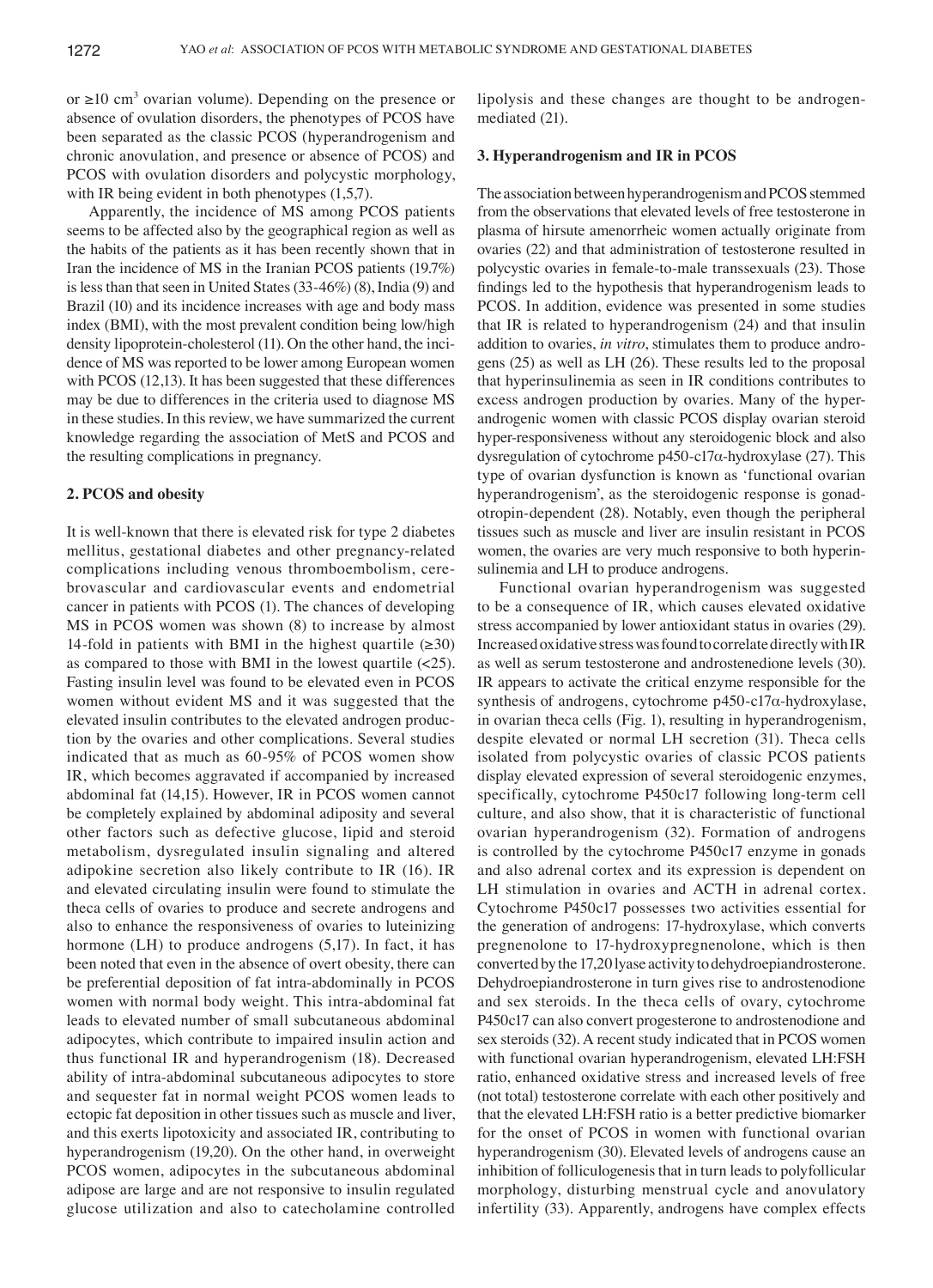

Figure 1. Steroid hormone biosynthetic pathways in ovary. In the ovarian theca cells androgen formation is stimulated by LH via the steroidogenic pathway. Androgen biosynthesis following stimulation by LH is modulated by cytochrome P450c17, which possesses both 17-hydroxylase and 17,20-lyase activities in theca cells. Androstenedione formed in theca cells is also taken up by granulosa cells, where it can contribute to the formation of estrogens. Androstenodione in theca cells is converted to testosterone, which leads to hyperandrogenism. Insulin also stimulates androgen production by theca cells. LH, luteinizing hormone.



Figure 2. Pathological events in PCOS. Ovarian hyperandrogenism is very common in PCOS and contributes to several abnormalities including hirsutism, oligo-anovulation, and PCOM. LH secretion from pituitary gland is needed for the ovarian androgen production, but other factors such as hyperinsulinism and obesity are also necessary for full-blown pathogenesis of PCOS. Insulin resistance, which is very common in PCOS leads to hyperinsulinemia, which stimulates theca cells and aggravates hyperandrogenism. Excess insulin along with androgen, luteinize granulosa cells prematurely. Adipogenesis is another abnormality resulting from hyperinsulinism. Elevated androgens coming from theca cells in turn stimulate pituitary and cause LH excess, which worsens hyperandrogenism. These changes in granulosa cells further exacerbate PCOM and lead to oligo-anovulation. PCOS, polycystic ovary syndrome; PCOM, polycystic ovarian morphology; LH, luteinizing hormone.

on folliculogenesis at a concentration of 10 ng/ml, testosterone positively affects preantral follicle growth, whereas, when testosterone concentration is elevated to 50 ng/ml, levels seen in the hyperandrogenemia conditions, there is a strong blockade of the follicle growth (34). Testosterone and other androgens can also be synthesized by adrenal cortex, under the stimulation of ACTH and approximately 25% of the functional ovarian hyperandrogenism cases are actually due to primary functional adrenal hyperandrogenism and contribute to PCOS (35). Thus overall evidence suggests that functional ovarian hyperandrogenism is the underlying causative factor for PCOS and accounts for many of the clinical features of PCOS such as anovulation, hirsutism and polycystic ovaries. IR and associated hyperinsulinemia aggravate the pathogenic effects of hyperandrogenism. The elevated levels of LH, during the early stages of hyperandrogenemia, accelerate the ovarian functional deterioration, which is further aggravated by accompanying hyperinsulinemia (Fig. 2) (32).

#### **4. PCOS and gestational diabetes**

Inasmuch as significant populations of PCOS women are insulin resistant and hyperinsulinemic, they are highly prone to develop type 2 diabetes. In fact, a major complication of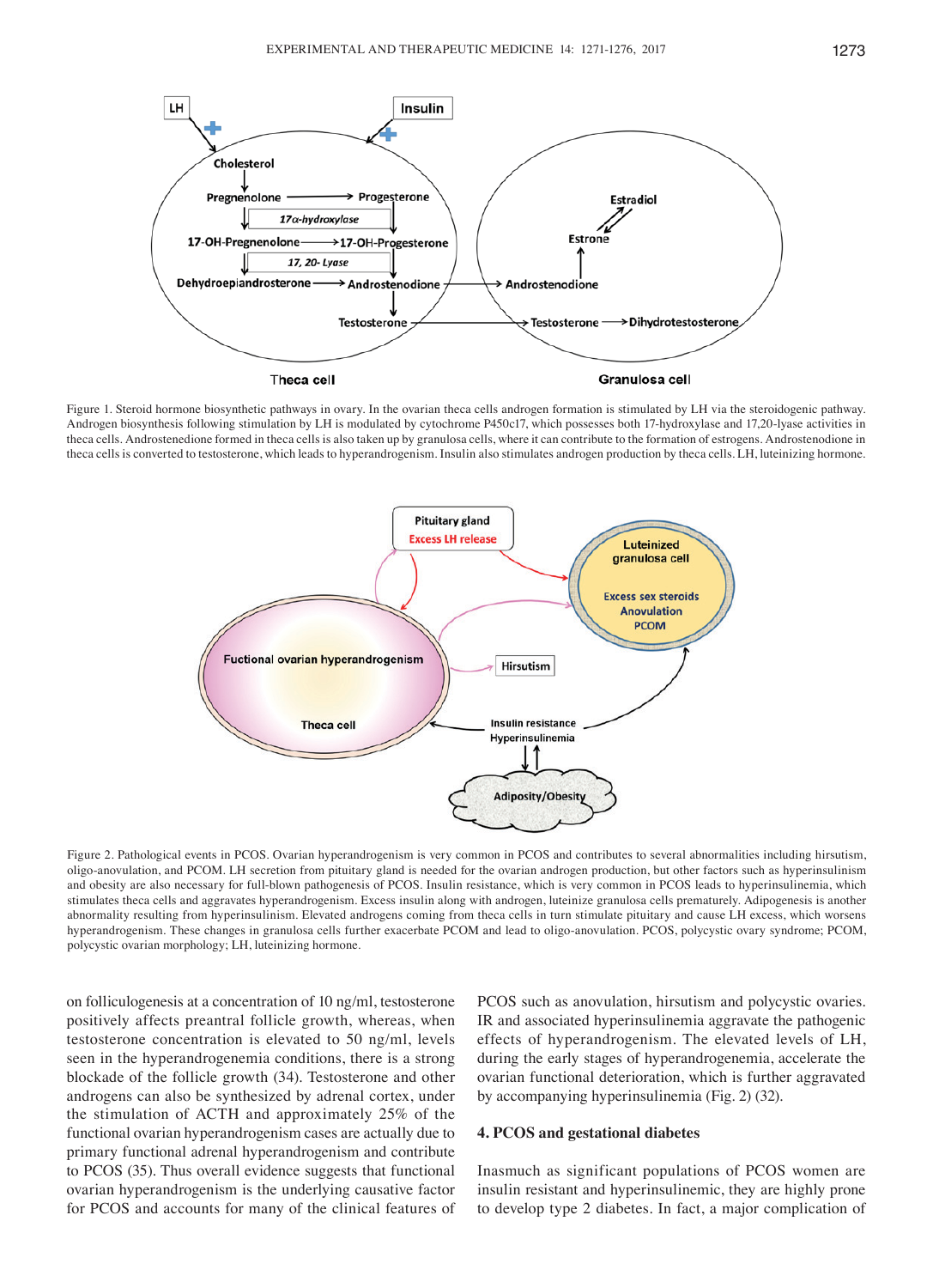PCOS diagnosis in pregnancy is gestational diabetes (36) and several studies demonstrated increased incidence of gestational diabetes in PCOS women (37,38) and vice versa (39). However, few studies suggested increased BMI to be a better predictor of gestational diabetes than PCOS, raising questions on cause and effect relationship between PCOS and gestational diabetes (40). The risk of developing gestational diabetes in PCOS women is approximately three times greater, as compared to non-PCOS women (41). Treatment of pregnant PCOS women with metformin, an insulin sensitizer drug, commonly used in type 2 diabetic patients, was found to be beneficial as it reduced the high rates of miscarriage usually seen in PCOS women and also the incidence of gestational diabetes (42,43). Although its continuous use is controversial (44), metformin is prescribed to pregnant PCOS women to correct not only the metabolic abnormalities and hyperinsulinemia, but also endocrine disturbances, such as lowering LH and sex-hormone binding globulin levels(45). Metformin is useful as the first-line therapy in PCOS women for inducing ovulation (46). Metformin was suggested to protect against early pregnancy loss in PCOS women, by lowering plasma androgen levels, probably secondary to reduction in insulin levels(47). There is a need to conduct randomized clinical trials with appropriate placebo controls and blinding, with large cohorts, in order to ascertain the beneficial effects of metformin in PCOS women, particularly because this drug does not have any teratogenic effects and has no adverse effects (45,46). It has been suggested that PCOS be considered as a ʻprediabetic' condition that is associated with impaired glucose tolerance (with a prevalence of approximately 33%) and because PCOS women with impaired glucose tolerance develop type 2 diabetes at 5- to 10-fold higher rate than women without PCOS (48).

## **5. PCOS and MetS**

MetS, also known as Syndrome X is a combination of multiple conditions including central abdominal obesity, hypertension, dyslipidemia and hyperglycemia, all of which are the prime risk factors for cardiovascular diseases. People suffering from MetS display varying degrees of these abnormalities, which primarily result from complex multi-organ interactions of IR, obesity and age (49). Inasmuch as IR is almost globally present in PCOS women, it has been reported that nearly 33% of adolescents with PCOS develop MetS and this incidence increase to 50% with age in adults with PCOS (50,51). A recent clinical study with 100 newly diagnosed PCOS women observed that presence of at least two of the following three criteria, *viz,* hyperandrogenism, oligo/anovulation and polycystic ovaries, poses the highest risk for the development of MetS (52). A recent study has proposed that lipid accumulation product and visceral adiposity index are better markers of IR risk for cardiovascular disease than simple lipid ratios (53). There is a school of thought that suggests that the metabolic abnormalities associated with IR and obesity are probably more important, mechanistically, than hyperandrogenemia for the anovulation in PCOS women (54,55). There is some evidence suggesting women with typical PCOS, i.e., associated hyperandrogenemia, have a heritable component for β-cell defect and impaired glucose tolerance (56). In PCOS women the extent of IR is often much higher than what is anticipated on the basis of existing adiposity in them. The tissue selective IR together with hyperinsulinism is a major extraovarian contributory factor for the pathogenic alterations seen in PCOS ovaries. Insulin function is preserved in the ovaries of PCOS women despite a state of IR in the body and insulin signaling via insulin receptor in the theca cells appears to mediate the steroidogenic and androgenic effects of insulin (57).

Besides the known association of type 2 diabetes with PCOS as mentioned above, type 1 diabetes also appears to be associated with PCOS and this is particularly because of the very high doses of insulin administered to these patients systemically, for controlling hyperglycemia (58). Almost all the approaches that are commonly employed to correct insulin homeostasis in MS and obese patients, such as lifestyle modification for weight reduction, bariatric surgery, thiazolidinediones and metformin have beneficial effects on ovulation and also control hyperandrogenemia in PCOS women (32). Besides these drugs, of which thiazolidinediones are seldom used, there are inconsistent reports showing efficacy of myo-inositol in improving ovulation and other ovarian functions in PCOS women (59). An important characteristic of MS, the central abdominal obesity, and also occasionally pseudo-Cushing syndrome are noted in PCOS women and appear to be due to hyperinsulinism and possibly also through stimulation of glucocorticoid action and associated β-cell dysfunction (60). Thus, the overall interrelationship between obesity, IR and hyperandrogenemia together with LH drive the pathogenesis of PCOS.

#### **6. Conclusion**

PCOS is a very common endocrine disorder affecting a significant proportion of women worldwide and yet there is no effective treatment for this disease. PCOS poses significant risk to pregnant women for loss of pregnancy and/or other associated disorders such as pre-eclampsia and gestational diabetes. PCOS encompasses disturbances in several hormones, including insulin, androgens, and LH. Functional ovarian hyperandrogenism of ovaries, is a consequence of IR, and develops by the activation of androgen synthesis and contributes to PCOS pathogenesis. Despite several common conditions such as diabetes, IR and MetS, seen in non-PCOS obese women, the treatment options available for non-PCOS women do not always work effectively in PCOS women, because of the complexity of the disease. Typical insulin sensitizing drugs such as metformin, have been tried to curtail IR and hyperinsulinemia in pregnant PCOS women, with varying results indicating the complexity of the disease and the need for better controlled studies and additional efforts for PCOS specific drug discovery.

#### **Acknowledgements**

This study was suppoted by Scientific Research Project of Sichuan Medical Association (S16053).

#### **References**

1. Azziz R, Carmina E, Chen Z, Dunaif A, Laven JS, Legro RS, Lizneva D, Natterson-Horowtiz B, Teede HJ and Yildiz BO: Polycystic ovary syndrome. Nat Rev Dis Primers 2: 16057, 2016.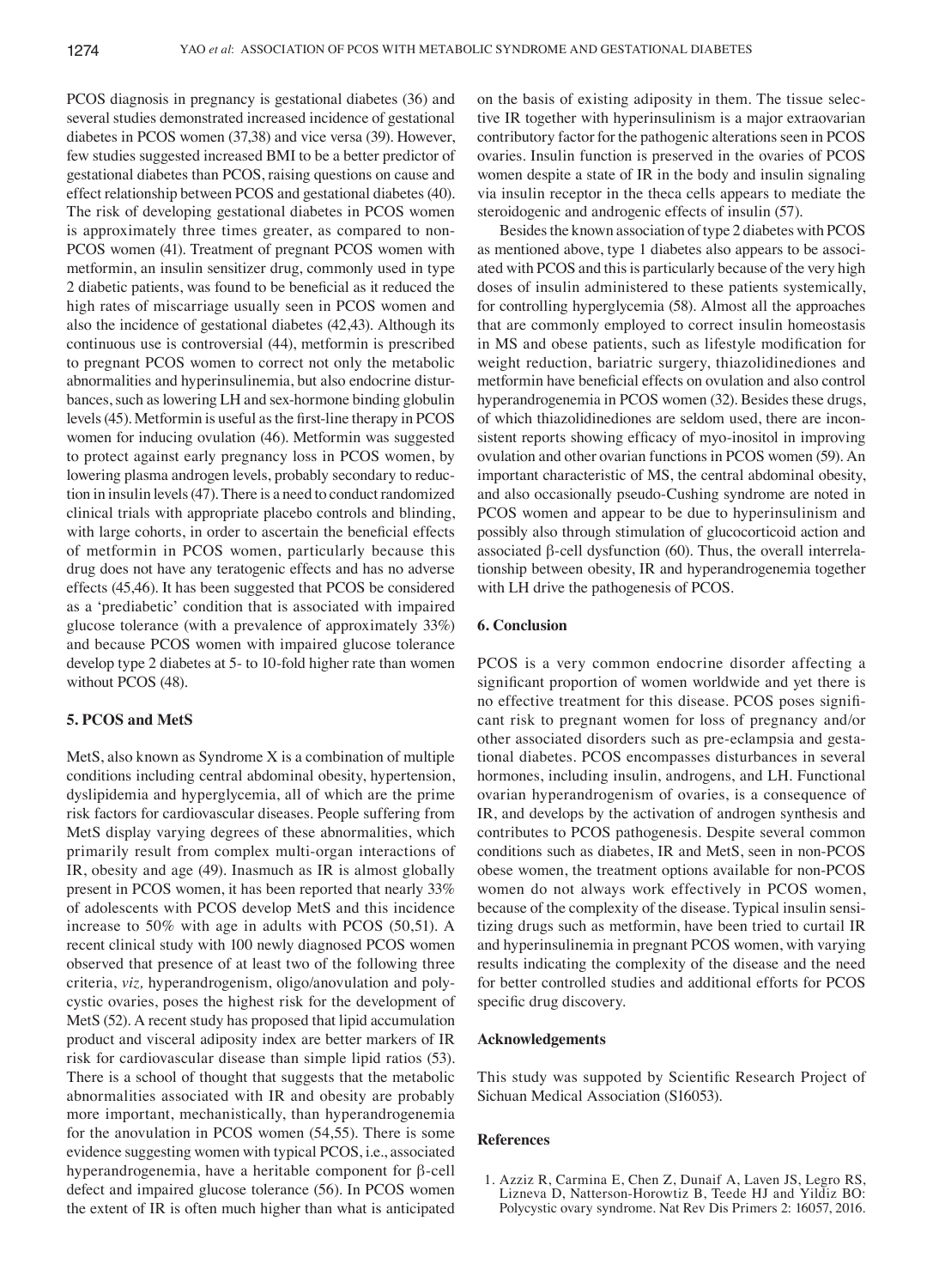- 2. Amato MC, Vesco R, Vigneri E, Ciresi A and Giordano C: Hyperinsulinism and polycystic ovary syndrome (PCOS): role of insulin clearance. J Endocrinol Invest 38: 1319-1326, 2015.
- 3. Diamanti-Kandarakis E and Dunaif A: Insulin resistance and the polycystic ovary syndrome revisited: an update on mechanisms and implications. Endocr Rev 33: 981-1030, 2012.
- vascular disease and all-causes: findings from the National Health and Nutrition Examination Survey II Mortality Study. Atherosclerosis 173: 309-314, 2004.
- 5. Polak K, Czyzyk A, Simoncini T and Meczekalski B: New markers of insulin resistance in polycystic ovary syndrome. J Endocrinol Invest 40: 1-8, 2017.
- 6. Kauffman RP, Baker VM, DiMarino P and Castracane VD: Hyperinsulinemia and circulating dehydroepiandrosterone sulfate in white and Mexican American women with polycystic ovary syndrome. Fertil Steril 85: 1010-1016, 2006.
- 7. Fauser BC, Tarlatzis BC, Rebar RW, Legro RS, Balen AH, Lobo R, Carmina E, Chang J, Yildiz BO, Laven JS, et al: Consensus on women's health aspects of polycystic ovary syndrome (PCOS): the Amsterdam ESHRE/ASRM-sponsored 3rd PCOS consensus workshop group. Fertil Steril 97: 28-38.e25, 2012.
- 8. Ehrmann DA, Liljenquist DR, Kasza K, Azziz R, Legro RS and Ghazzi MN; PCOS/Troglitazone Study Group: Prevalence and predictors of the metabolic syndrome in women with polycystic ovary syndrome. J Clin Endocrinol Metab 91: 48-53, 2006.
- 9. Bhattacharya SM: Prevalence of metabolic syndrome in women with polycystic ovary syndrome, using two proposed definitions. Gynecol Endocrinol 26: 516-520, 2010.
- 10. Soares EM, Azevedo GD, Gadelha RG, Lemos TM and Maranhão TM: Prevalence of the metabolic syndrome and its components in Brazilian women with polycystic ovary syndrome. Fertil Steril 89: 649-655, 2008.
- 11. Madani T, Hosseini R, Ramezanali F, Khalili G, Jahangiri N, Ahmadi J, Rastegar F and Zolfaghari Z: Metabolic syndrome in infertile women with polycystic ovarian syndrome. Arch Endocrinol Metab 60: 199-204, 2016.
- 12. Vural B, Caliskan E, Turkoz E, Kilic T and Demirci A: Evaluation sclerosis in young women with polycystic ovary syndrome. Hum Reprod 20: 2409-2413, 2005.
- 13. Carmina E, Napoli N, Longo RA, Rini GB and Lobo RA: Metabolic syndrome in polycystic ovary syndrome (PCOS): lower prevalence in southern Italy than in the USA and the influence of criteria for the diagnosis of PCOS. Eur J Endocrinol 154: 141-145, 2006.
- 14. Stepto NK, Cassar S, Joham AE, Hutchison SK, Harrison CL, Goldstein RF and Teede HJ: Women with polycystic ovary syndrome have intrinsic insulin resistance on euglycaemic-hyper- insulaemic clamp. Hum Reprod 28: 777-784, 2013.
- 15. Moghetti P, Tosi F, Bonin C, Di Sarra D, Fiers T, Kaufman JM, Giagulli VA, Signori C, Zambotti F, Dall'Alda M, et al: Divergences in insulin resistance between the different phenotypes of the polycystic ovary syndrome. J Clin Endocrinol Metab 98: E628-E637, 2013.
- 16. Dumesic DA, Oberfield SE, Stener-Victorin E, Marshall JC, Laven JS and Legro RS: Scientific statement on the diagnostic criteria, epidemiology, pathophysiology, and molecular genetics of polycystic ovary syndrome. Endocr Rev 36: 487-525, 2015.
- 17. Baptiste CG, Battista MC, Trottier A and Baillargeon JP: Insulin and hyperandrogenism in women with polycystic ovary syndrome. J Steroid Biochem Mol Biol 122: 42-52, 2010.
- 18. Dumesic DA, Akopians AL, Madrigal VK, Ramirez E, Margolis DJ, Sarma MK, Thomas AM, Grogan TR, Haykal R, Schooler TA, *et al*: Hyperandrogenism accompanies increased intra-abdominal fat storage in normal weight polycystic ovary syndrome women. J Clin Endocrinol Metab 101: 4178-4188, 2016.
- 19. de Zegher F, Lopez-Bermejo A and Ibáñez L: Adipose tissue expandability and the early origins of PCOS. Trends Endocrinol Metab 20: 418-423, 2009.
- 20. Unger RH, Clark GO, Scherer PE and Orci L: Lipid homeostasis, lipotoxicity and the metabolic syndrome. Biochim Biophys Acta 1801: 209-214, 2010.
- 21. Mannerås-Holm L, Leonhardt H, Kullberg J, Jennische E, OdénA, Holm G, Hellström M, Lönn L, Olivecrona G, Stener-Victorin E, *et al*: Adipose tissue has aberrant morphology and function in PCOS: enlarged adipocytes and low serum adiponectin, but not circulating sex steroids, are strongly associated with insulin resistance. J Clin Endocrinol Metab 96: E304-E311, 2011.
- 22. Rosenfield RL, Ehrlich EN and Cleary RE: Adrenal and ovarian contributions to the elevated free plasma androgen levels in hirsute women. J Clin Endocrinol Metab 34: 92-98, 1972.
- 23. Futterweit W and Deligdisch L: Histopathological effects of exogenously administered testosterone in 19 female to male transsexuals. J Clin Endocrinol Metab 62: 16-21, 1986.
- 24. Dunaif A, Segal KR, Futterweit W and Dobrjansky A: Profound peripheral insulin resistance, independent of obesity, in polycystic ovary syndrome. Diabetes 38: 1165-1174, 1989.
- 25. Barbieri RL, Makris A, Randall RW, Daniels G, Kistner RW and Ryan KJ: Insulin stimulates androgen accumulation in incubations of ovarian stroma obtained from women with hyperandrogenism. J Clin Endocrinol Metab 62: 904-910, 1986.
- 26. Cara JF and Rosenfield RL: Insulin-like growth factor I and insulin potentiate luteinizing hormone-induced androgen synthesis by rat ovarian thecal-interstitial cells. Endocrinology 123: 733-739, 1988.
- 27. Rosenfield RL, Barnes RB, Cara JF and Lucky AW: Dysregulation of cytochrome P450c 17 alpha as the cause of polycystic ovarian syndrome. Fertil Steril 53: 785-791, 1990.
- 28. Ehrmann DA, Rosenfield RL, Barnes RB, Brigell DF and Sheikh Z: Detection of functional ovarian hyperandrogenism in women with androgen excess. N Engl J Med 327: 157-162, 1992.
- 29. González F, Rote NS, Minium J and Kirwan JP: Reactive oxygen species-induced oxidative stress in the development of insulin resistance and hyperandrogenism in polycystic ovary syndrome. J Clin Endocrinol Metab 91: 336-340, 2006.
- 30. Suresh S and Vijayakumar T: Correlations of insulin resistance and serum testosterone levels with LH:FSH ratio and oxidative stress in women with functional ovarian hyperandrogenism. Indian J Clin Biochem 30: 345-350, 2015.
- 31. Nisenblat V and Norman RJ: Androgens and polycystic ovary syndrome. Curr Opin Endocrinol Diabetes Obes 16: 224-231, 2009.
- 32. Rosenfield RL and Ehrmann DA: The pathogenesis of polycystic ovary syndrome (PCOS): the hypothesis of pcos as functional ovarian hyperandrogenism revisited. Endocr Rev 37: 467-520, 2016.
- 33. Azziz R: Diagnostic criteria for polycystic ovary syndrome: a reappraisal. Fertil Steril 83: 1343-1346, 2005.
- 34. Rodrigues JK, Navarro PA, Zelinski MB, Stouffer RL and Xu J: Direct actions of androgens on the survival, growth and secretion of steroids and anti-Müllerian hormone by individual macaque follicles during three-dimensional culture. Hum Reprod 30: 664-674, 2015.
- 35. Azziz R, Carmina E, Dewailly D, Diamanti-Kandarakis E, Escobar-Morreale HF, Futterweit W, Janssen OE, Legro RS, Norman RJ, Taylor AE, *et al*; Task Force on the Phenotype of the Polycystic Ovary Syndrome of The Androgen Excess and PCOS Society: The androgen excess and PCOS society criteria for the polycystic ovary syndrome: the complete task force report. Fertil Steril 91: 456-488, 2009.
- 36. Homburg R: Pregnancy complications in PCOS. Best Pract Res Clin Endocrinol Metab 20: 281-292, 2006.
- 37. Bjercke S, Dale PO, Tanbo T, Storeng R, Ertzeid G and Abyholm T: Impact of insulin resistance on pregnancy complications and outcome in women with polycystic ovary syndrome. Gynecol Obstet Invest 54: 94-98, 2002.
- 38. Weerakiet S, Srisombut C, Rojanasakul A, Panburana P, Thakkinstian A and Herabutya Y: Prevalence of gestational diabetes mellitus and pregnancy outcomes in Asian women with polycystic ovary syndrome. Gynecol Endocrinol 19: 134-140, 2004.
- 39. Anttila L, Karjala K, Penttilä RA, Ruutiainen K and Ekblad U: Polycystic ovaries in women with gestational diabetes. Obstet Gynecol 92: 13-16, 1998.
- 40. Turhan NO, Seçkin NC, Aybar F and Inegöl I: Assessment of glucose tolerance and pregnancy outcome of polycystic ovary patients. Int J Gynaecol Obstet 81: 163-168, 2003.
- 41. Qin JZ, Pang LH, Li MJ, Fan XJ, Huang RD and Chen HY: Obstetric complications in women with polycystic ovary syndrome: a systematic review and meta-analysis. Reprod Biol Endocrinol 11: 56, 2013.
- 42. Glueck CJ, Wang P, Goldenberg N and Sieve-Smith L: Pregnancy outcomes among women with polycystic ovary syndrome treated with metformin. Hum Reprod 17: 2858-2864, 2002.
- 43. Glueck CJ, Wang P, Kobayashi S, Phillips H and Sieve-Smith L: Metformin therapy throughout pregnancy reduces the development of gestational diabetes in women with polycystic ovary syndrome. Fertil Steril 77: 520-525, 2002.